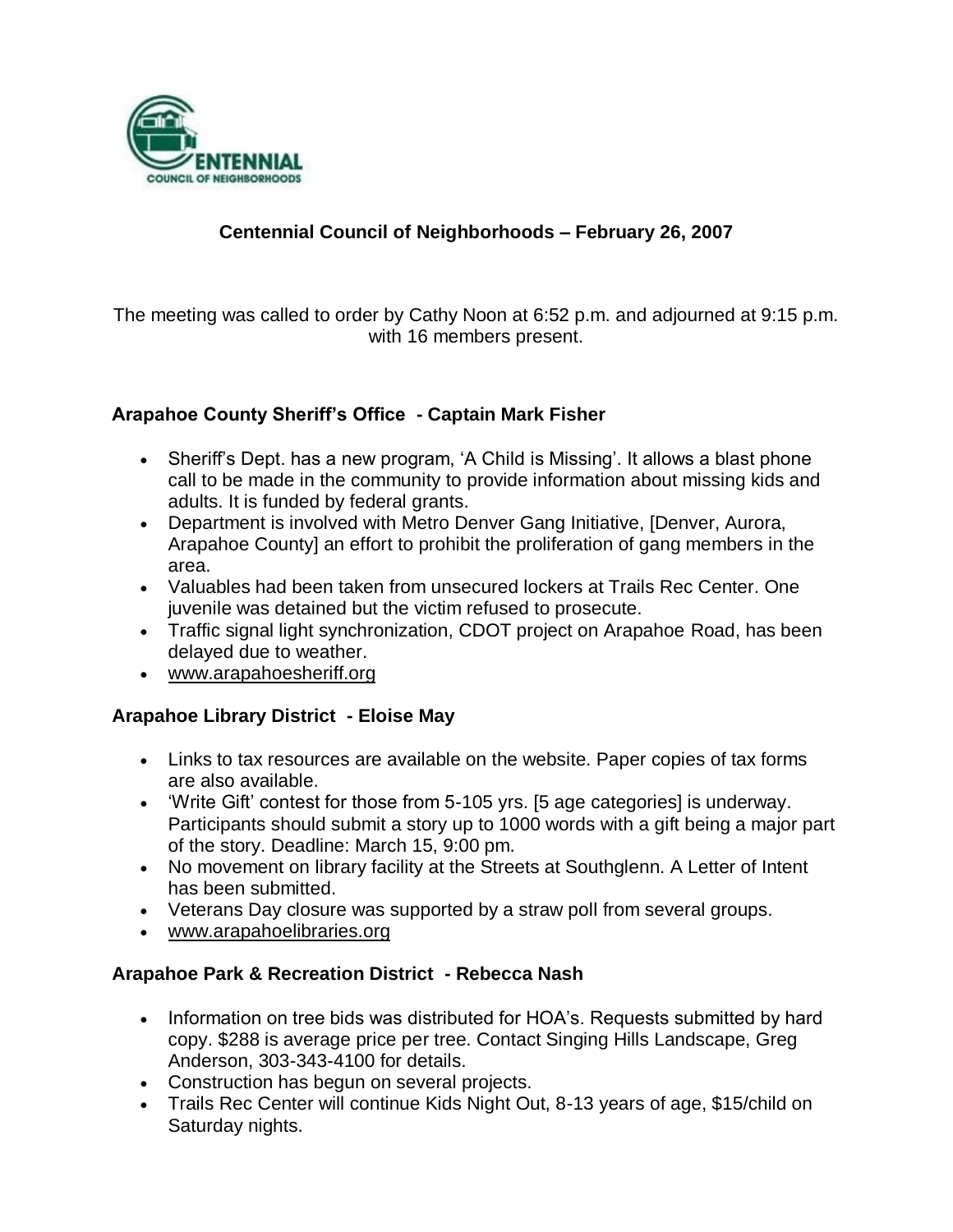- A March special with a 20-punch card includes 5 punches free is available.
- www.aprd.org e-mail: nashrebecca@comcast.net

### **Fire Districts - Chief Dan Qualman, Parker Fire District**

- Littleton has taken delivery of a new fire truck and 2 rescue units, & has hired 4 new fire fighters.
- Cunningham is hiring 3 new fighters & is working on annual report, Chief Rhodes participated in a trip to Israel as part of the International Fire Chief Assoc. to study various techniques related to safety.
- Parker new Arapahoe Rd.Station has been designed and hope to begin construction late spring/early summer. No community room will be included due to small lot size. Applications for the Academy are due soon.
- Stressed that HOA's help keep a path clear to fire hydrants when hydrants covered by snow.
- www.cfpd.org www.littletongov.org www.parkerfire.org www.southmetro.org

### **City of Centennial - Nancy Reubert & Jacque Wedding-Scott**

- Introduced new Deputy City Manager, Jacque Wedding-Scott.
- Amendment to fire works ordinance to allow professional fireworks displays will be heard March 5.
- Greg Hill has been appointed as new city treasurer. He will be sworn in on March 5
- Council Member Todd Miller was elected as Mayor Pro Tem.
- Open Space committee is meeting to develop a policy framework for the use of open space funds. There will be a March 5 briefing to Council on a master planning process & process to create an open space board.
- State of City luncheon, April 19, \$25, Embassy Suites Hotel, 303-991-6250.
- New version of neighborhood map was available for review.
- Tex Elam, City volunteer transportation coordinator, was awarded RTD's Champions of Transit Award for his work on the Southeast Corridor Light Rail system on February 21.
- Tanterra pre-annexation agreement proposal has been postponed to March 5.
- Jacque Wedding-Scott [303-754-3450] addressed code enforcement. A study will address issues. Susie Ellis is the current code enforcement contract person, Tim Marquez full time code enforcement officer. The current policy of complaint only as basis for code enforcement will be under review and implications of any changes.
- Animal Control ordinance approved by Council on Feb. 21, tightening up enforcement, dangerous animal provisions and leash law, among other items. It will be effective April 1.
- The snow & ice task force will review what worked/didn't work during recent snowstorms and make recommendations. Stakeholders are being identified and will be asked to be involved. Committee chair is Ms. Wedding-Scott.
- Council Member Suhaka discussed the proposed sign ordinance relating to signs placed in the public right of way. It will address where and how the signs may be placed, how to implement. A draft ordinance will soon be available. It is currently illegal to place signs in many places.
- www.centennialcolorado.com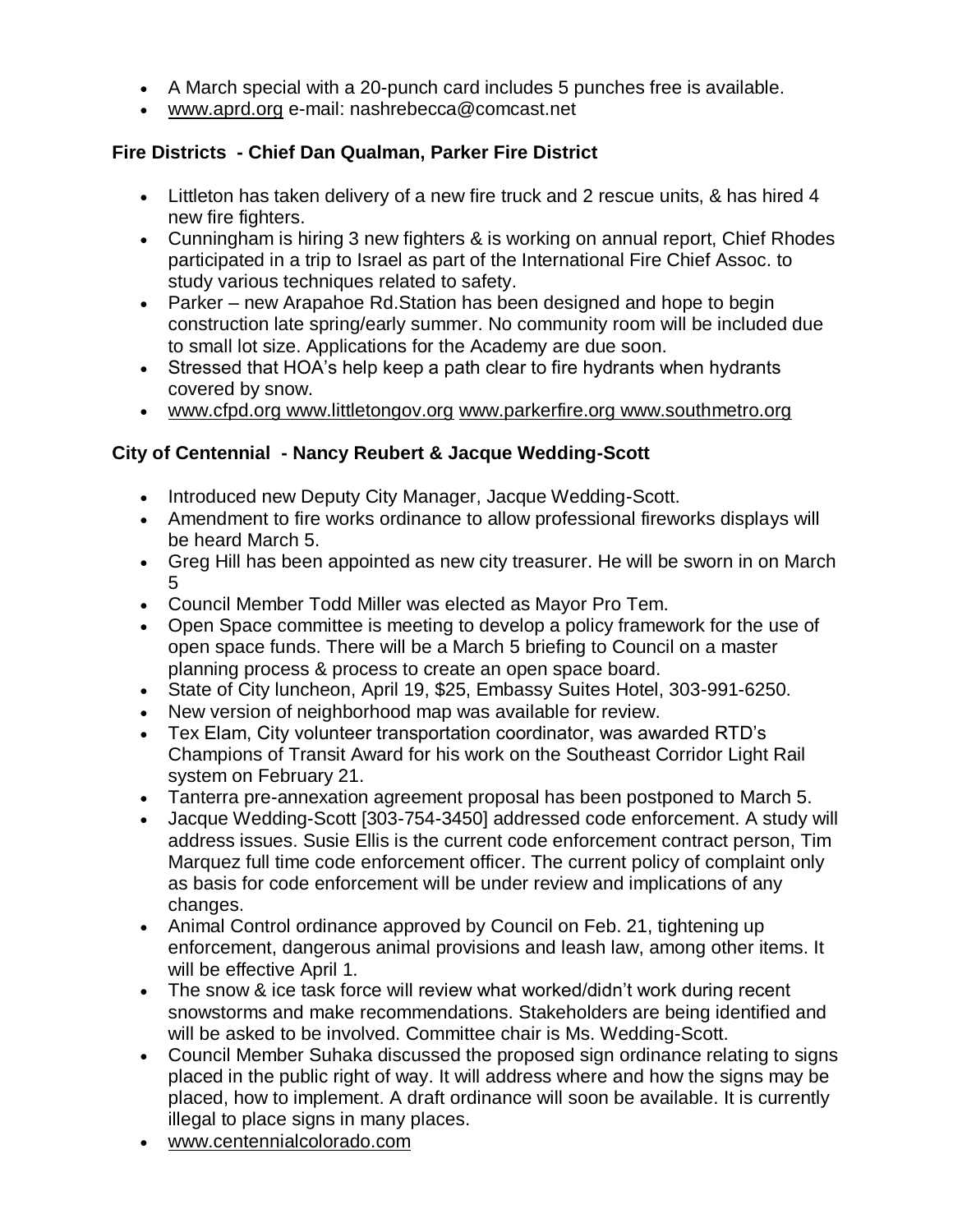## **Community Assets - Michael Frasier, teacher, & Sierra Harris, student**

- Michael Frasier, teacher, and Sierra Harris, board member for Youth Summit, Cherry Creek Schools described the Community Asset Project as an attempt to provide the 40 Developmental Assets, developed by research in Minnesota, to provide constructive skills for youth. Three agendas are: promote awareness of the 40 developmental assets, support the fitness festival, and support the Youth-Adult Summit. Youth-Adult Summit participants tend to refrain from selfdestructive behaviors. Attendance has increased each year with this year a goal of 800. Designed & implemented by youth, the Youth-Adult Summit will be at Grandview H.S., March 17 from 8:30-2:30 pm. The Centennial Youth Commission provides additional support.
- Contact information: www.assetsconnect.org, 720-554-4427.

## **Cherry Creek Schools Long Range Planning - Angela Phillips, Administrator of Planning**

- Angela McCain Phillips described her role with Cherry Creek Schools: reviews projections, collects data which determine graduation rates, dropout rates, which affect facilities, & works with new developments in terms of land dedication or cash in lieu. The 'school of choice' options review has just been completed with about 15-20% of students attending schools other than home schools.
- The district has 6 high schools and has purchased a site for a seventh high school & new middle school. Under construction are Buffalo Trails, the 40<sup>th</sup> elementary school, located in Toll Gate, east of 470, and a middle school at the new Cherokee Trail HS site. Cherry Creek School's official comment on developers plans are typically handled by a letter. Cherry Creek attempts to work behind the scenes with the developer to ascertain the amount of land or cash in lieu needed to support development and a comment letter is seldom submitted to City or County. A citizen based committee participates in making recommendations regarding building of schools and placement of neighborhood students.
- Acreage needed for schools: 12 acres for an elementary school, 25 acres for a middle school or be adjacent to parks to share facilities, 60-70 acres for a high school with two access points [two different streets].

## **CenCON Business - Cathy Noon, President**

- Announced that renewal notices would be sent out soon & asked that accurate contact information be submitted.
- Announced the Open House for proposed sign ordinance, Wednesday, February 28, Council Chambers.
- CenCON members will attend the State of the City luncheon as individuals.

# **Minutes Gerry - Cummins, Secretary**

 Moved by Don Doerr, seconded by Andrea Suhaka, to approve the January 22, 2007 minutes. Motion carried.